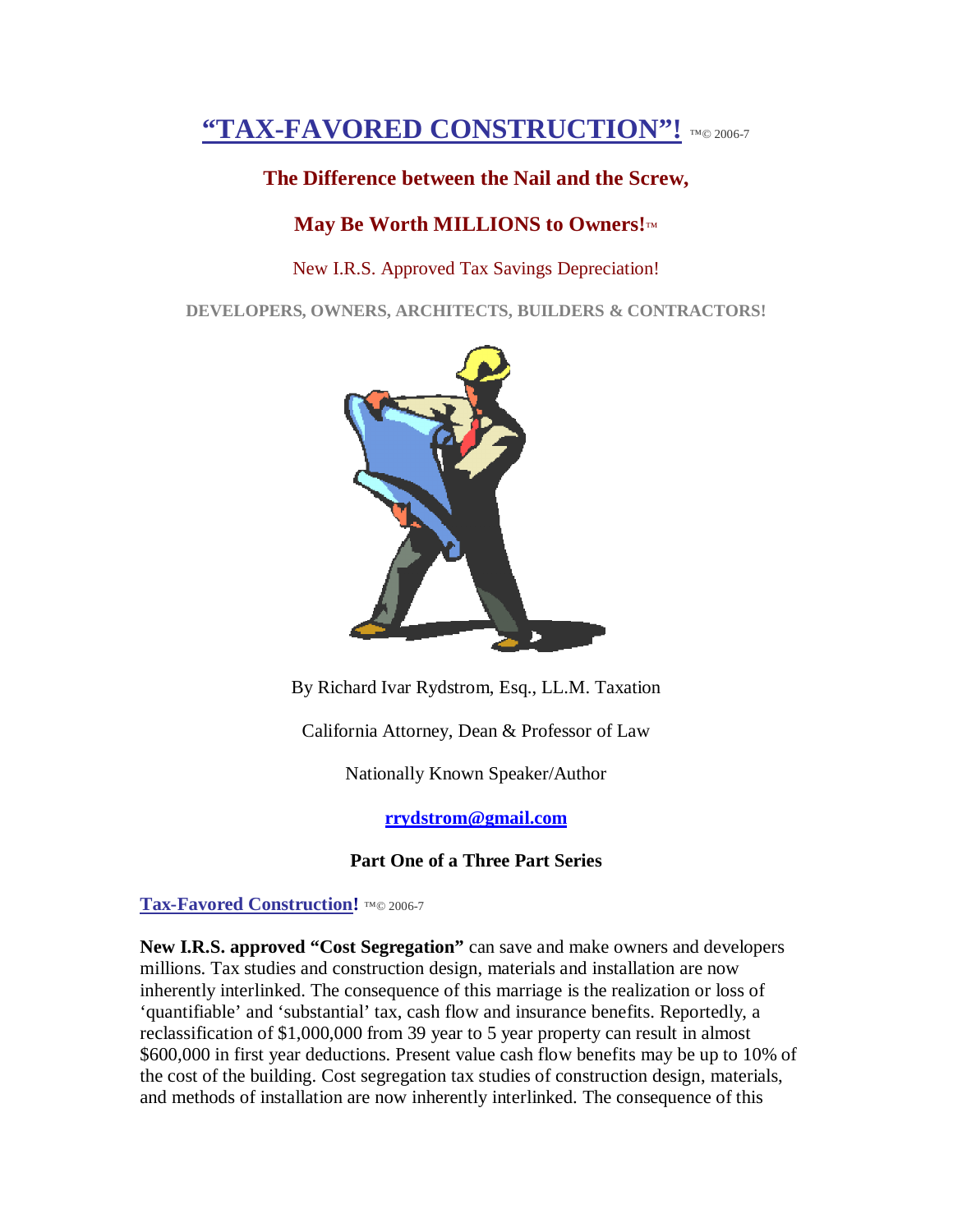marriage is the realization or loss of material economic benefits to the owner. What if a cost-segregation study could properly reclassify \$1,000,000 from 39 year to 5 year property and \$1,500,000 to 15 year property to result in approximately a \$550,000 first year tax benefit deduction? Add a zero and that's \$5,500,000 increase in cash flow. What if for every \$100,000 increase in cash flow the building value goes up some \$1,000,000 (10% Cap Rate) or \$2,000,000 (5% Cap Rate). Is that something the owner would want to know? What if the owner could reclassify 10-40% (or more) of the depreciation base of that building? What if the HVAC units, plumbing and electrical systems, wall coverings, lighting or removable partitions could save the owner millions? Contractors need to embrace this betterment and inform the owners of the new opportunities in Tax-Favored Construction.

Cost segregation can be applied to *new or existing construction, tenant improvements, build-outs, renovation, remodeling, restoration, expansion, fit-outs, and demolition*. That's right, even demolition can now be structured to save taxes. Maybe it's time to consider *requiring* your architects, brokers, CM and contractors to propose to you a Cost Segregation *option* - prior to final plans and design. Although you can implement a cost segregation study to realize great savings during or after construction, new construction integrated with tax-favored construction™ techniques can yield maximum cash flow savings and valuation enhancements. Maybe it's time to have a third party consultant prepare you a free cost segregation study based on your proposed blue prints. You can find cost segregation consultants (engineer based CPAs and tax attorneys) at [www.taxfavoredconstruction.com](http://www.taxfavoredconstruction.com) .

## **Design, Selection of Materials and Construction Installation ("DIMM"<sup>™</sup>**

Design, materials, construction methods and installation alternatives aligned with new tax cost segregation integration may yield substantial tax and operating costs savings. This will translate into enhanced cash flow, enhanced ROI, and enhanced valuations.



## **It's No Longer about Cost Savings with Design & Materials; it's about Tax Efficient Design, Materials, Methods & Installation!**

It's no longer about great design, or use of new, fancy or alternative materials – just to be different! It's no longer about new choices that save money on cost! No, it's now about the tax implications of those decisions. Why? Because the potential tax advantages to the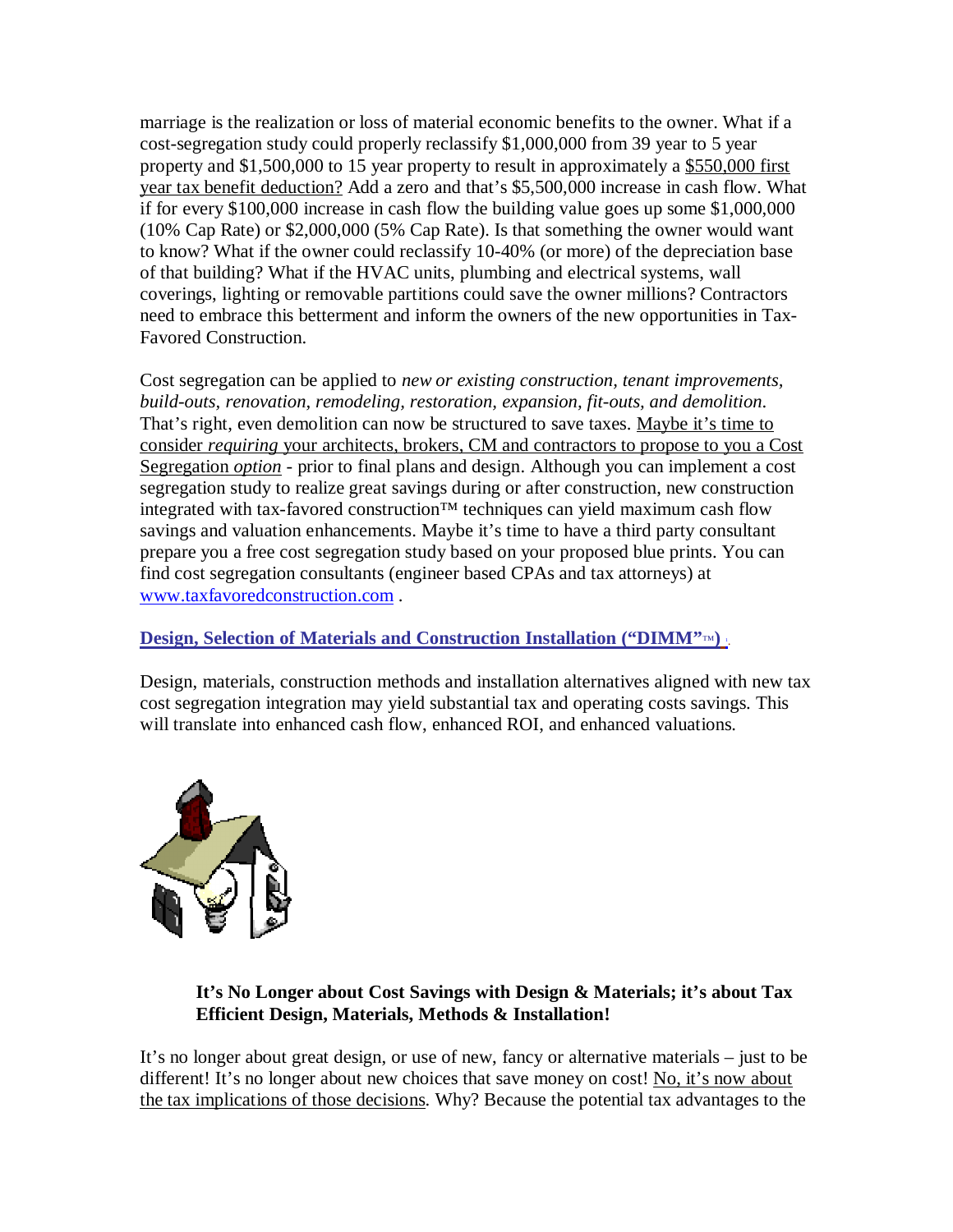client are 'quantifiable' and staggering. So, if you failed to make 'optimal best practices' decisions which include tax-favored construction options, you may have lost great potential tax savings.

Under prior tax/accounting laws, taxpayers would allocate a building into its component parts, such as Doors, Floors and Walls. The idea was to apply a short depreciation-life to these components to get favorable tax depreciation write-offs. However, after the IRS implemented accelerated cost recovery system ("ACRS"), and the modified accelerated cost recovery system ("MACRS"), 'component depreciation' was eliminated. In 1997 the Tax Court ruled in favor of the taxpayer allowing accelerated depreciation write-offs regarding 'improvements' using a concept known as Cost Segregation.<sup>2</sup> In 2004, **Revenue Procedure 2004-11** reversed the *IRS imposed 2 year waiting period* required to change your method of depreciation, allowing you to change to a cost segregated and accelerated method in any year. In 2006, you can now take the whole tax benefit in the year of the study, instead of over a four year period.

**Cost Segregation** is simply a reclassification of the cost makeup of the building's components and materials into a shorter depreciation schedule. Residential property is depreciated over a 27.5 year schedule. Non-residential property and tenant improvements are depreciated over a 39 year schedule. By reallocating certain amounts out of the 39 or 27.5 year schedule, into a 5, 7, or 15 year schedule, the amount of the depreciation writeoff is greatly increased, lowering Federal and State Income Taxes, Transfer Taxes, Insurance Premiums, and Real Estate Property Taxes; and increasing Cash Flow, ROI, and potential Sale Valuation. Cost Segregation also allows for a write-off in the current year of the Cost Segregation Study. This would amount to a dramatic tax benefit for the client. It also allows for carry back refunds and adjustments for prior overpayments, and future tax offsets.

Simply put, the cost-segregation method reclassifies the depreciation with respect to your property into four *more refined* categories:

#### **land,**

#### **land improvements,**

#### **personal property, and**

#### **building**

Some of these categories have a drastically shorter depreciation life schedule, which can increase your current tax deductions dramatically. There's reportedly 20-40% (or more) of your building waiting to save you immediate Federal and State income taxes, real property taxes, transfer taxes, and insurance premiums. Not to mention the increase in cash flow, the increase in ROI (return on investment) and sales price valuation!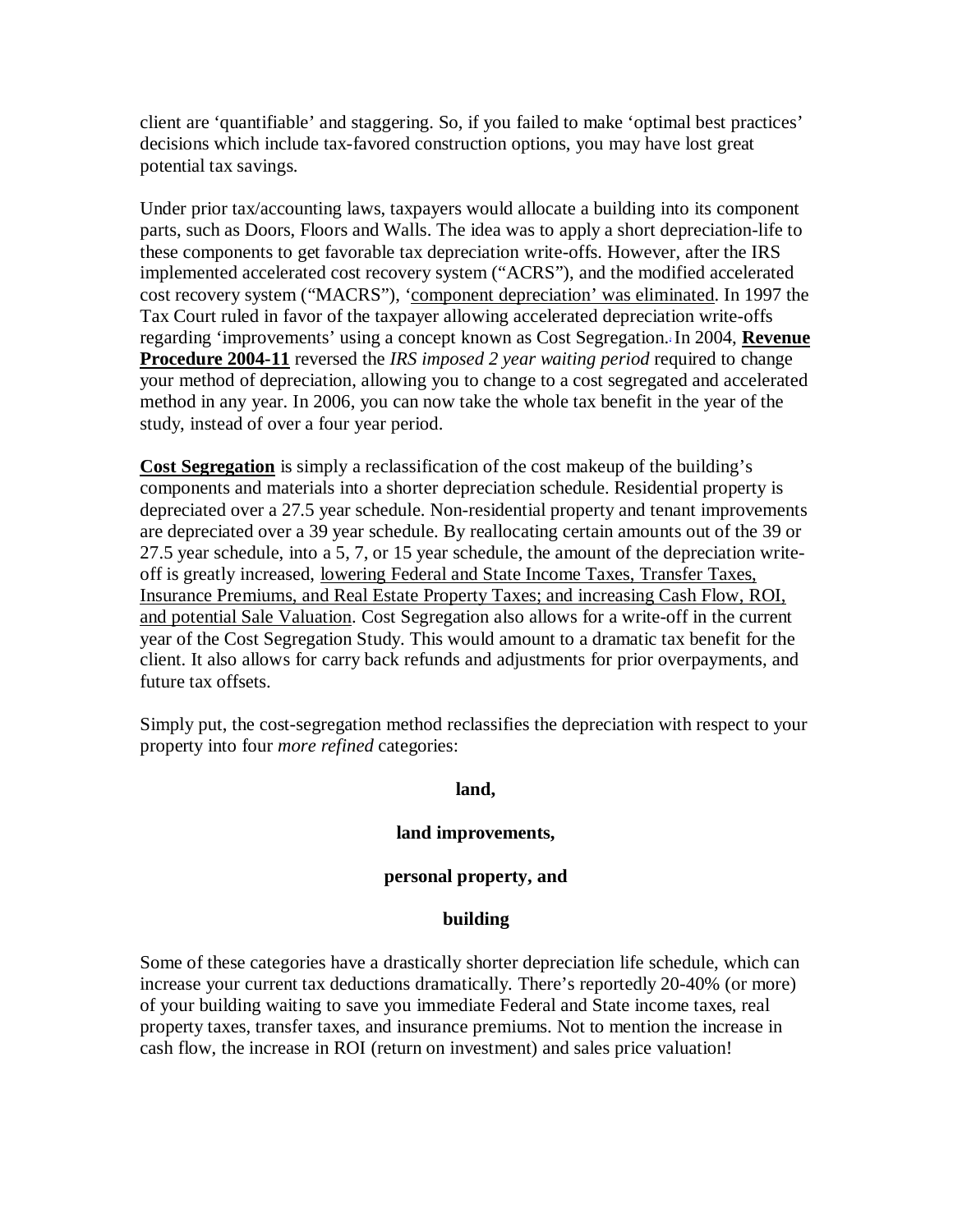**That's right, a paper transaction**, requiring an engineering / tax accounting report, can save you thousands. Those experienced in commercial property valuation methods understand immediately how incredibly powerful it is to increase the efficiency of our building financial statements on our commercial property. Unlike certain residential property where valuation is based upon 'comp sales', commercial property valuation is in large part based upon 'cash flow'. When one tweaks the cash flow efficiency by increasing rents and decreasing expenses, the value of our building can increase dramatically. If Value = NOI (Net Operating Income), Divided By Cap Rate then, if the efficiency tweak results in a \$150,000 NOI, that property may yield \$1,500,000 in valuation at a 10% Cap Rate (or \$3,000,000 in Valuation, at a 5% Cap Rate). You can see, this is a matter of money, hence a real concern for building owners and tenant improvers.

That alone, is one example of the power of commercial property, but with the new tax laws now in place, that picture is made much more vivid (and profitable). Suppose you also conduct a cost-segregation study and file an *IRS FORM 3115* (Application for Change in Accounting Method). What if you reclassify 20-40% (or more) of the depreciation base of that building, currently depreciated over 39 years, to a current deduction, or over a 5, 7, or 15 year period? That's real money, and real added value in your pocket now without any waiting periods!

Case examples have shown a building with a \$3,600,000 cost with a \$190,000 net present value of tax savings ("NPVTS") and a \$40,000 tax savings in year 1; a \$3,200,000 building cost with a \$78,000 NPVTS, and a \$122,000 tax savings in year one. CPA firms have reported example of a \$4,000,000 building purchased four years earlier, with a 30% reclassification and a present value cash flow savings of over \$300,000 from reduced taxes. That can have a big impact.

Now stop for a moment, and reflect. The tax law reclassification didn't require you to spend a million dollars on a facelift, or rehab. It didn't require any cash investment to return an immediate and substantial deduction against income; and a huge valuation increase. It lowered your Federal and State income taxes, lowered your real estate property taxes, lowered your transfer taxes, and lowered your insurance premiums – all without cash out of your pocket! For every \$100 spent on services, you may realize reportedly \$2000-\$4000 in tax benefits, or 10-20 times the fee. Potential benefits clearly far outweigh the costs. This is a serious matter that deserves your *immediate* attention.

If there was ever a 'get-rich-quick- real estate system, this would be it; or in the minimum, this would be a big part of it! This is the new and approved IRS cost reclassification method.

## **OK. What Do I Have To Do?**

Call an approved tax-favored construction consultant and get a free cost segregation estimate of potential tax savings for your existing properties or new purchases. You can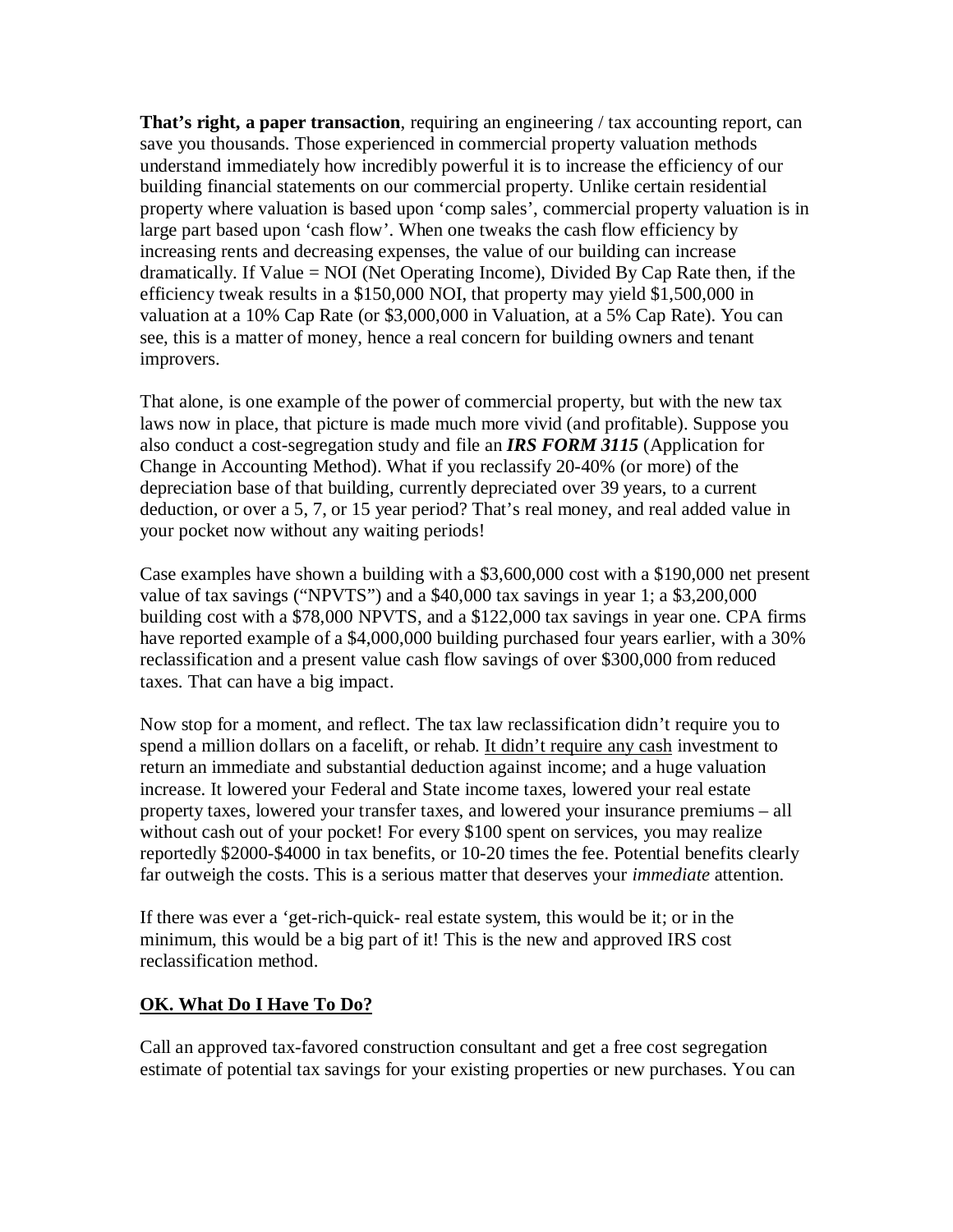find cost segregation consultants (engineer based CPAs and tax attorneys) at [www.taxfavoredconstruction.com](http://www.taxfavoredconstruction.com) .

**The Detail.** The task is to distinguish between IRC 1245 (tangible personal property) and IRC 1250 (real property). More specifically, between tangible personal property, land, land improvements and the buildings structural components. The issue is whether the components (or property items) are **inherently permanent?** There is no easy bright line test, and you shouldn't make the ultimate determination anyway.

**However, you probably are best advised to keep original cost documentation and proper records** in a form that is synchronized with the necessary work-papers and expectations of your client's team of Cost Segregation Engineers. Your client's experts (made up of engineers, tax lawyers, and CPA's) will expect you to deliver the appropriate and defensible supporting documentation necessary for them to obtain your mutual client their well deserved tax benefits. Make sure you save the original cost records – and this means from the sub-contractors and material-men as well!

**Personal Property.** *Treasury Regulation 1.48-1(c)* says tangible personal property is all property "except land and improvements thereto, such as buildings or other inherently



permanent structures (including items which are structural components of such buildings or structures)." Examples are: furniture, carpeting, fixtures, window treatments, printing press, transportation, office equipment, refrigerators and display racks.

**Structural Components.** Although the treasury regulations define structural components one way, the Tax Court cases give us the best

guidance in distinguishing between personal and structural property. *Treasury Regulations 1.48-1(e)(2)* says structural components are any property that "relates to the operation or maintenance of a building,".

## **Case law** <sup>3</sup> **teaches us that the basic conceptual questions are the following:**

- Can it be 'moved'?
- What is the degree of difficulty to move it?
- Was it *designed or constructed to be moved* (or remain permanently)?

I

s it attached to the land or permanent concrete? Is it permanently 'glued' or affixed? Maybe the framing or tracking is permanent. So then the question remains, is the item screwed or bolted onto such permanent framing in a fashion intending for it to be removable, moved, changed, updated, seasonally modified?

- In moving it, will it cause substantial or material damage?
- Was it intended to be temporary, changeable, removable?
- I call it "Reasonably Removable", "Without Material Destruction" ("RROD").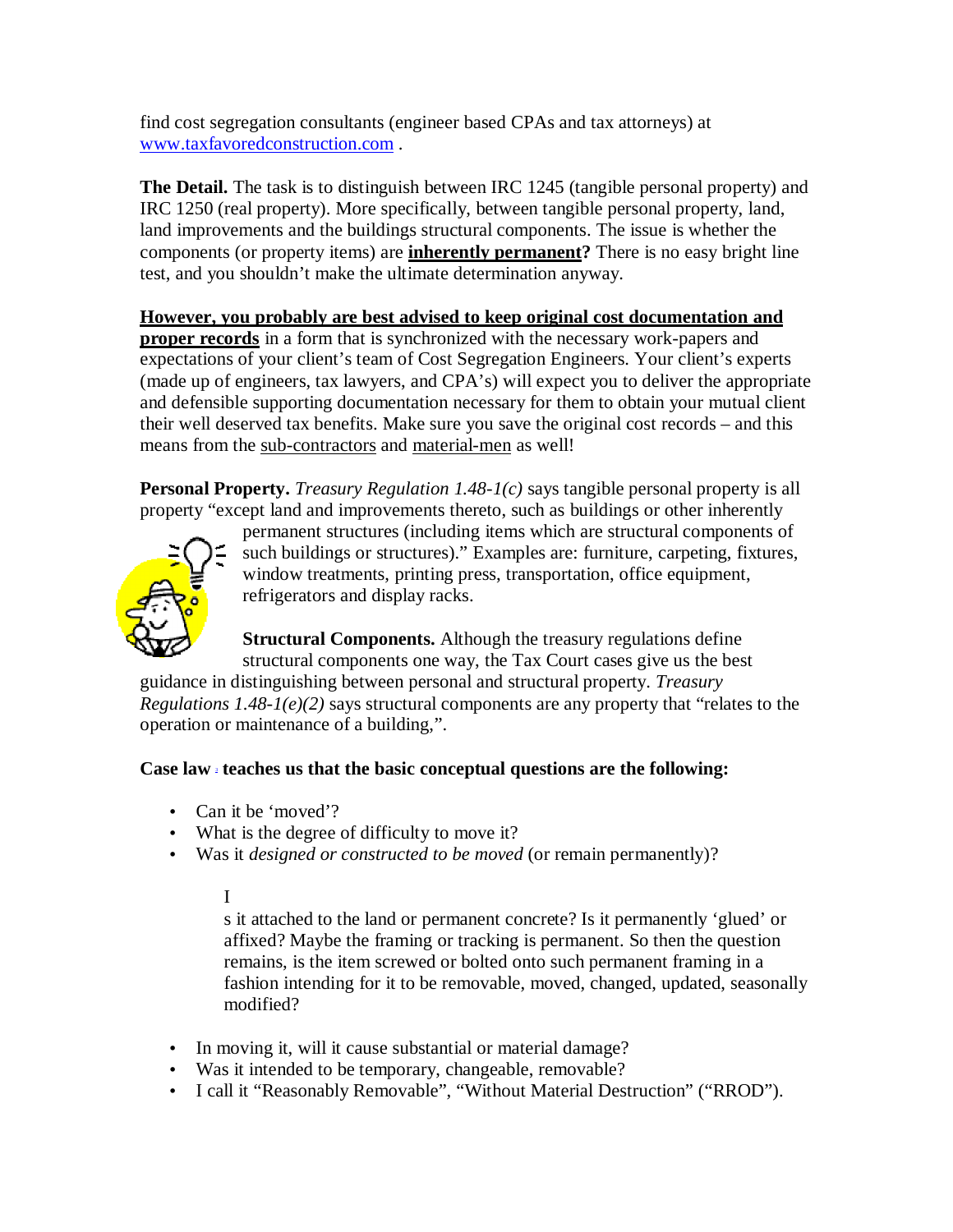### **Duty of Documentation or Record Keeping**

The IRS Chief Counsel gave us guidance on what would be an acceptable or nonacceptable Cost Segregation Study. In *CCA 199921045* it states:

> **[an] "accurate cost segregation study may not be based on noncontemporaneous records, reconstructed data or taxpayer's estimates or assumptions that have no supporting records"**

This should be crystal clear. The IRS will require your client's to base their tax reductions on *contemporaneous records, and original cost, contract, materials, labor and overtime documentation*. The study should be **done by engineers**, CPAs and tax lawyers, not just CPAs. Visit [www.4costsegregation.com](http://www.4costsegregation.com) for a more detailed analysis of this I.R.S. approved depreciation method.

### **The Difference Between The Screw & The Nail May Be Millions In Tax Savings! ™**



**That is the** *Conceptual* **Question!**

The issue is whether it's inherently permanent? It's the same concept as the **shirt with detachable collars!** The answer can mean the difference in millions of dollars; and between being the best-in-the-industry, or malpractice.

**Tax-Favored Construction ™**

**Alternative Design, Materials & Installation Methods (DIMM™)**

If the issue is whether it's *inherently permanent*, if is not permanent, it's 'movable' and potentially tax-favored property. The property or item must be movable with minimum destruction to the structure and potentially, the item.



**Destruction.** If you have to DESTROY the property to remove an item, it may very well not be 'movable', and not a tax-favored method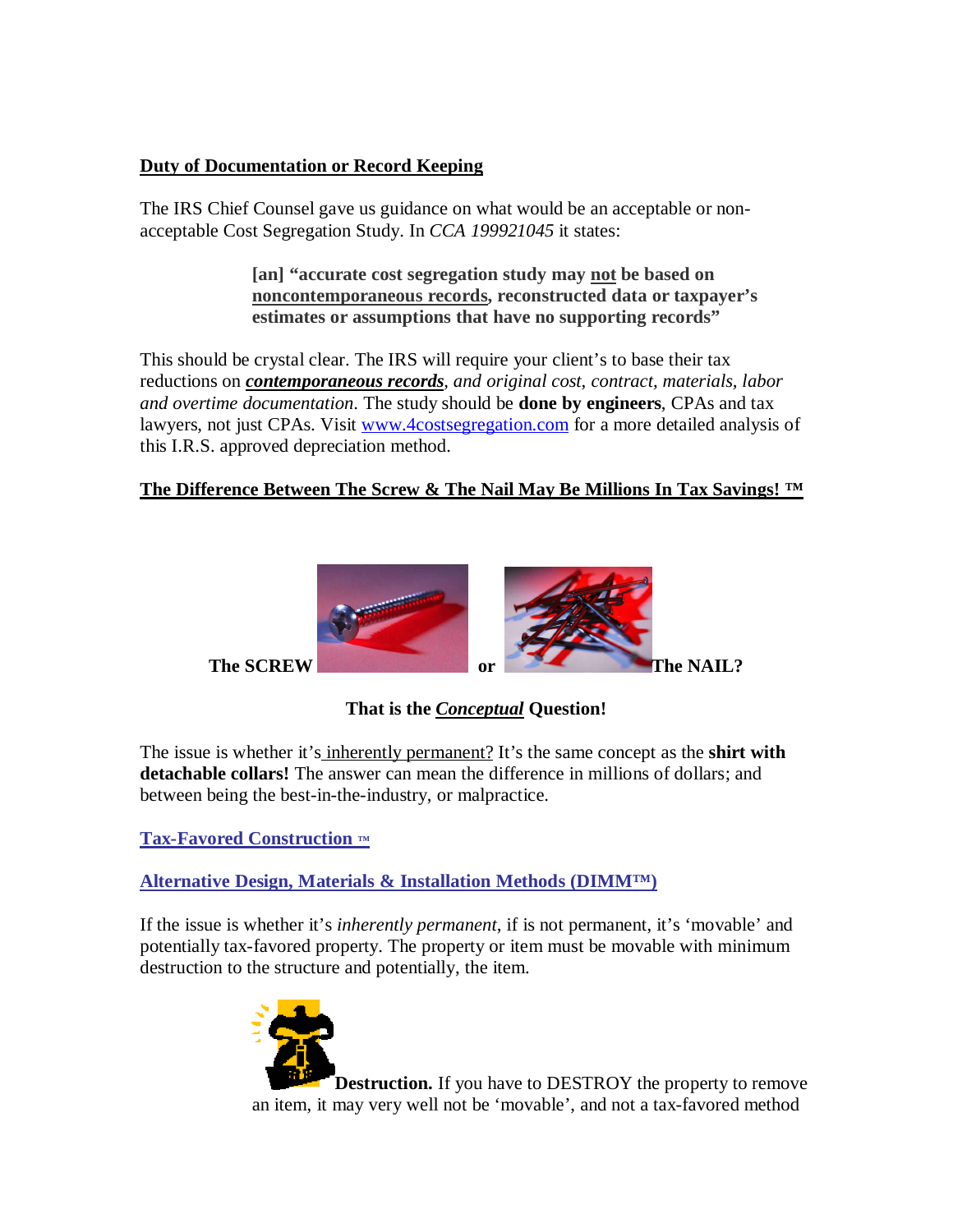of construction. I would say material damage or destruction to the item or the permanent structure should not be incurred if you expect to qualify it as tax favored property.



**Nails or Permanent Fastening Systems.** If you have to NAIL an item to the structure, its removal will probably cause a certain amount of destruction to the premises or the item itself. Hence, it might not be considered 'movable'. Alternative fastening systems will be a key concern to find potential tax-favored construction methods.



**Glue or Permanent Fastening Systems**. If you have to GLUE an item to the structure, its removal will probably cause a certain amount of destruction to the premises or the item itself. Hence, it might not be considered 'movable'. Alternative fastening systems will be a key concern to find potential tax-favored construction methods.



**Modular or Prefabricated Construction**. Modular construction may be a key consideration to designing interiors (and potentially exteriors) which are 'movable' and a potentially tax-favored method of construction. You're the experts here, image what you could offer, design and construct while saving your client major money in taxes and insurance.



**Easily Removable Fastening Systems.** The BOLT, like the screw may be behind the design element necessary to obtain tax-favored construction. 'Easily Removable' is not the legal or tax definition; remember we don't have a bright-line definition. However, "easily" is defined as "1) without difficulty or effort. 2) without doubt. 3) very probably." But we should also add, \*Without material destruction. All of these are informative, as we look for alternative design, material and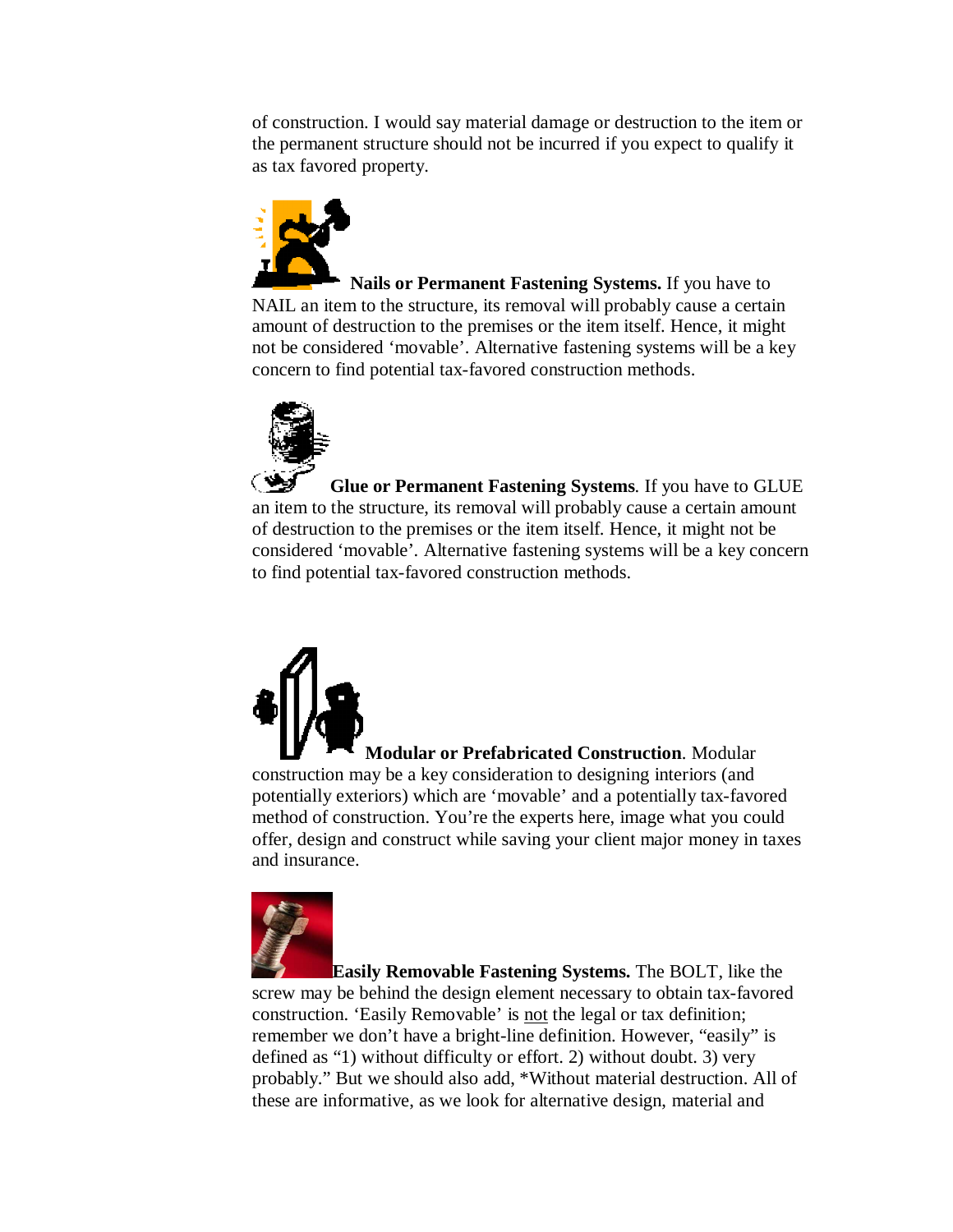installation methods. I call it "Reasonably Removable", "Without Material Destruction" ("RROD")!™



**The Removable SCREW.** Although not a silver bullet, it's the concept of the screw that illustrates tax favored construction.



**Track, Modular or Prefabricated Lighting.** The Tax court in the *Morrison*4 case taught us that if the lighting fixtures and electrical connections didn't supply basic illumination but were decorative or accessory in nature, it was 1245 property; and tax-favored construction. However, in the *Duaine* case decorative lighting fixtures that were the building's *only light source* were structural components, not 1245 property.



**Modular or Prefabricated Flooring?** It is

possible to design and install flooring in a manner that is tax-favored as well. Recall how the 'computer' flooring was built years ago to help cool the big corporate main frame computers. If a framed structural base is permanently attached to the concrete or structure, and a modular framed flooring system is attached in a 'reasonably removable' manner, it may be tax-favored construction.



'**Roof' as a Separate Component of 'Building'.** Although the roof is part of the 'building', and depreciated over 27.5 or 39 years, the benefit of keeping each item separately listed is to allow for write-offs when a particular item is deemed worthless. For example, if a roof is valued in the cost study at \$150,000 and it needs replacement in two years from that date, the net depreciable amount or the adjusted tax basis (i.e. prox. \$130,000) becomes a write-off in that year of replacement. Otherwise, if the roof was not separately stated and its cost was contained in the general number for 'building', there would be no write-off at that time. Big difference.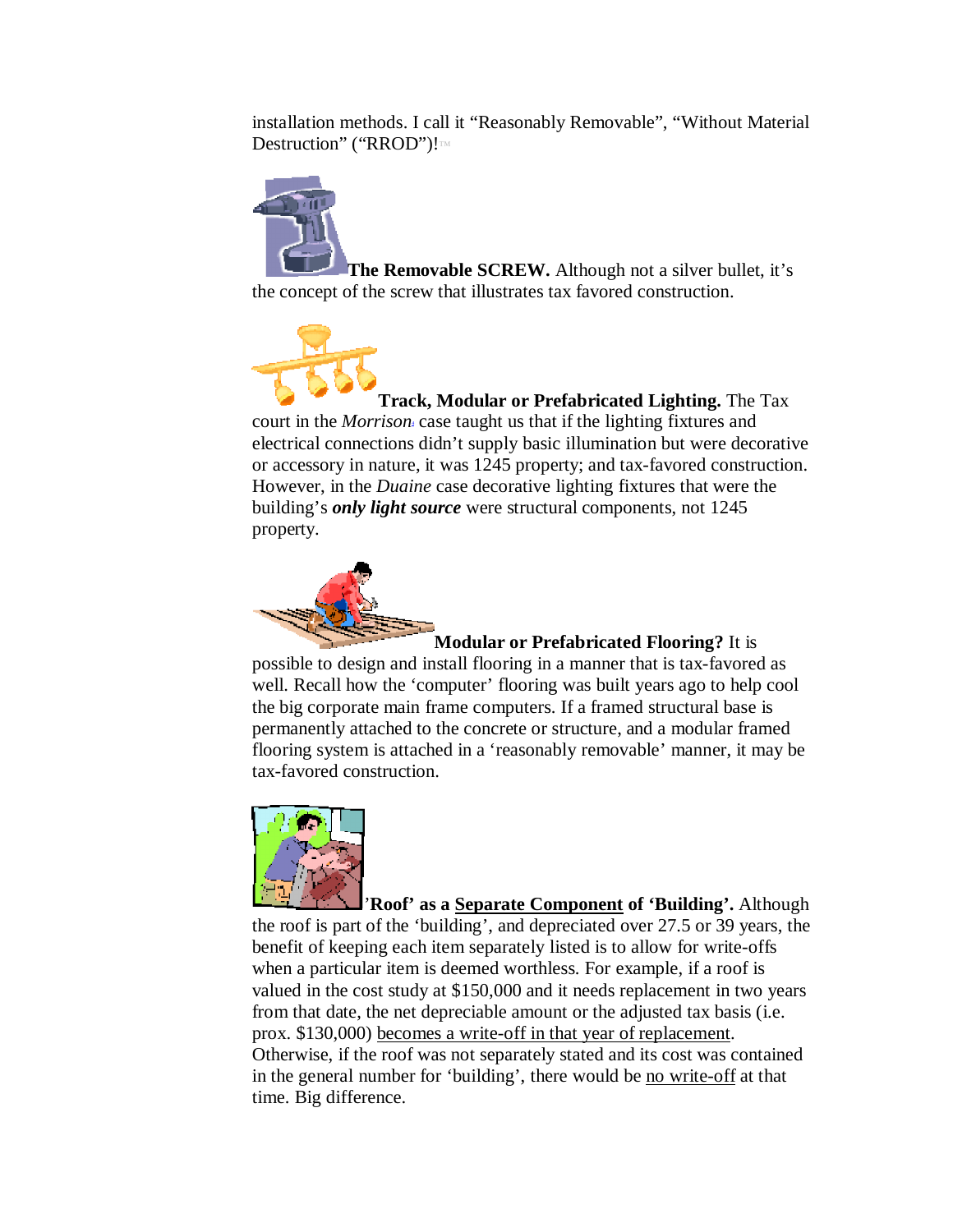

item or component of construction to be **separately stated**, and supported by "*contemporaneous records´ of original cost, contract, materials, labor and overtime documentation* - for maximum use by your client.



# **Your Principle Duty. Architectural Blueprints.**

**Original Material Cost Documentation.** You probably have a duty to your client to deliver the original material cost documentation in a form usable by Cost Segregation experts so that your client can optimize tax benefits. This includes the cost documentation from the **SUBS (Subcontractors).** It includes the blueprints and change orders.



**Decisions. Knowledge. Education. Consultants.** As you can see there is no bright line test, but there is a 1rhyme or reason. That's why specialized tax advisors must be consulted. For example, case after case HVAC units were not allowed as 1245 tangible personal property, but it was allowed in the *Piggly Wiggly* case. There are many cases where the plumbing and electrical systems were not allowed as 1245 property, but in the *Schrum* case it was. **Removable 'partitions'** were held to be 1245 property in the Metro National case, but not the Dixie Manor case. '**Wall coverings'** were held to be 1245 property in the Hospital Corporation of America case, but not in the Duaine case.

**In Closing. Opportunity Abounds for the Owner and Developer if Builders, Generals, Construction Managers (CM's) and Design Firms Use Tax-Favored Construction ™**

You can see that it is imperative that you hire a tax-favored construction<sup>™</sup> or cost segregation consulting firm that has the material classification knowledge necessary for **recommending design, material, methods of installation and construction options.** The benefit to you is 'quantifiable' and 'staggering'. This will be the norm soon, very soon. **Don't sign another contract without incorporating this option, or requiring a free proposal on the tax savings estimates connected to your projects.** You can find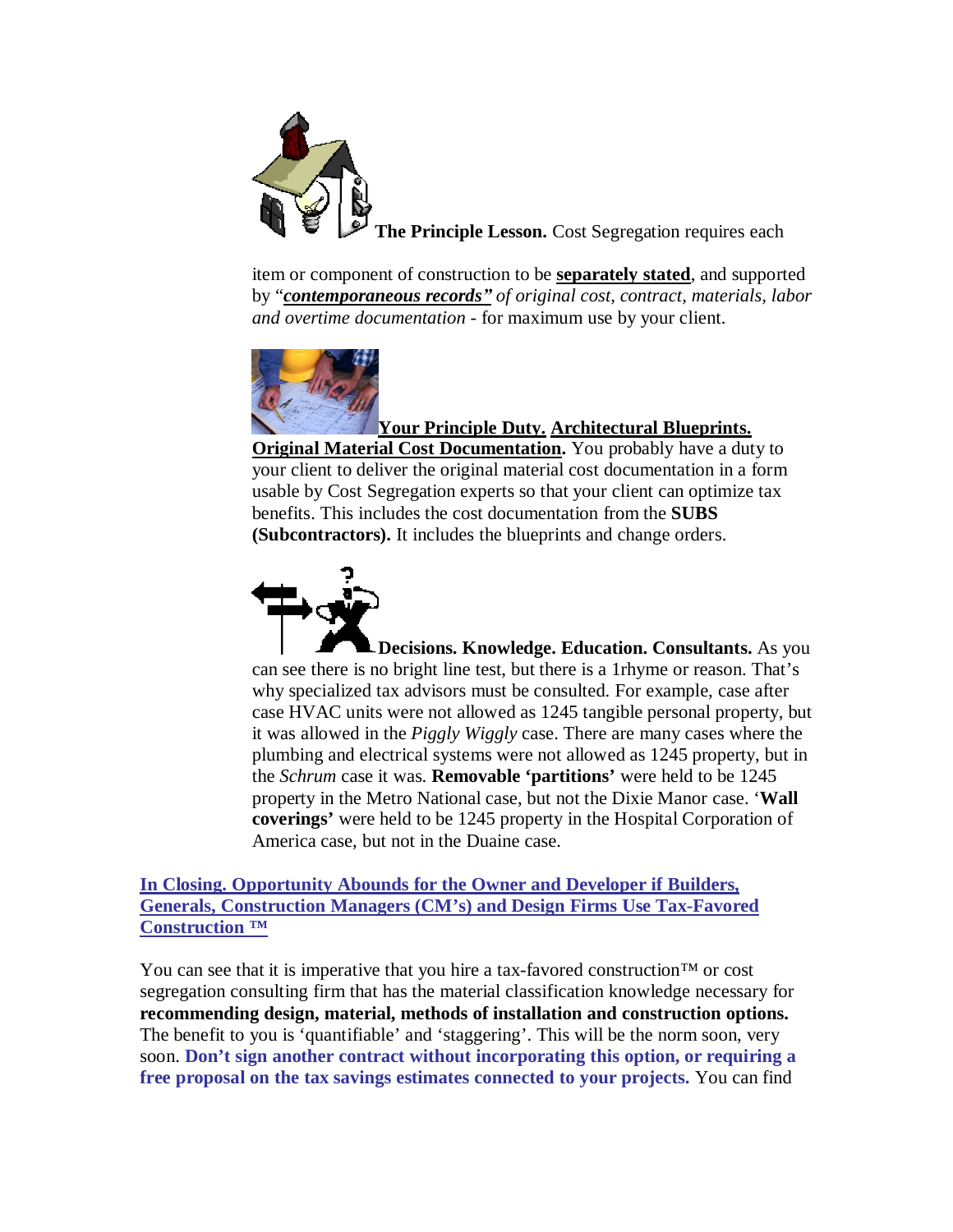tax-favored construction and cost segregation consultants (engineer based CPAs and tax attorneys) at [www.taxfavoredconstruction.com](http://www.taxfavoredconstruction.com) .

Part Two of this article will deal with the specific design and material choices as identified from the point of view of the *IRS, by CSI code*.

See [www.4costsegregation.com](http://www.4costsegregation.com) for more information on the detail of cost segregation studies. This CSI classification is an excellent way to get up to speed on the *specific* conceptual choices that you will have to document for your clients.

#### **Call us at 949-798-6206 or email us at**

#### **[rrydstrom@gmail.com](mailto:rrydstrom@gmail.com) for more information.**



**By: Richard Ivar Rydstrom, Esq.**

**Attorney, Professor, J.D. Law, LL.M. Taxation / Litigation**

**949-678-2218 | [rrydstrom@gmail.com](mailto:rrydstrom@gmail.com)**

#### **[www.RydstromLaw.com](http://www.RydstromLaw.com)**

Published or quoted numerous times (in Commercial owners/brokers associations including AIRE and Constructor Magazine (AGC), Apartment Associations and CPA journals, etc., and in the  $110<sup>th</sup>$ Congress of the United States of America.

ATTORNEY: LEGAL NOTICE: This article is not legal, tax or financial advice, and you may not rely on it for same. This is a brief non exhaustive newsworthy article and may be deemed an advertisement from the State Bar. All Rights Reserved ©2007 Richard I. Rydstrom IRS CIRCULAR 230 DISCLOSURE NOTICE: To ensure compliance with IRS requirements, we inform you that any U.S. federal tax advice contained in this communication is not intended or written to be used, and cannot be used by any taxpayer, for the purposes of (i) avoiding penalties under the Internal Revenue Code or (ii) promoting, marketing or recommending to another party any transaction or matter addressed herein. R.Rydstrom owns or has interest in related topical websites including:

#### [www.TaxFavoredConstruction.com](http://www.TaxFavoredConstruction.com) ™©2006-7

#### All Rights Reserved, Copyright, Trademark, Competition, etc. R.I.Rydstrom 2006-07 **1** *Special Warning On Selection of Material And Strict Liability For Moving Slabs & Cracks!*

Strict liability has the same effect as being in the path of a B-1 or B-52 on a cluster raid. *All in its path pay, Innocent or Guilty!* That's right, not only developers, builders, generals, manufacturers but CM's may be held responsible for strict liability without fault for defects relating to *design, selection of materials and construction installation*. For example, once a

developer/contractor/CM is sued for strict liability, a sub (i.e.: *concrete-sub)* will be sued to indemnify the developer/contractor/CM for a defective foundation slab, which moved and